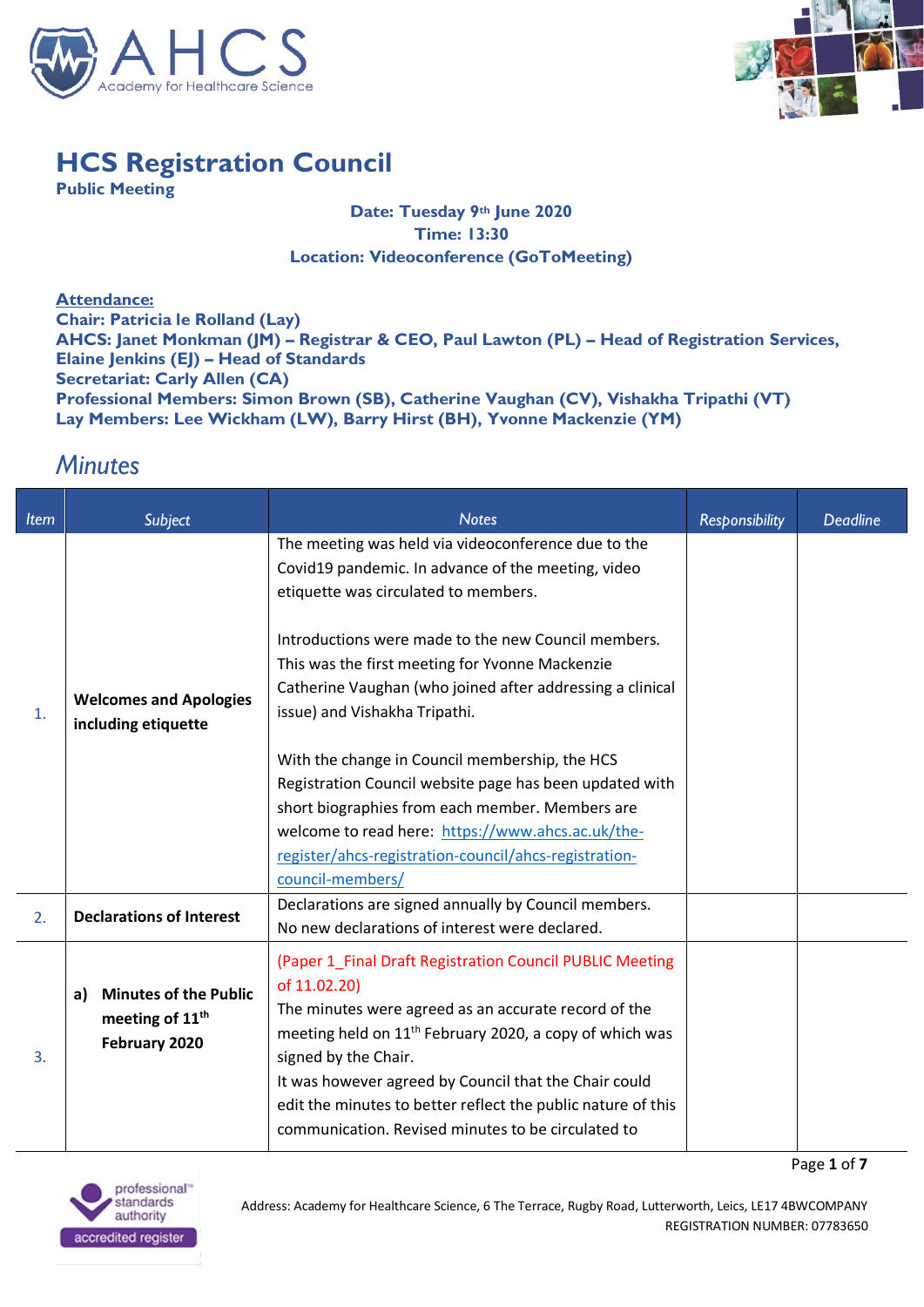



|    | b) Action Log of the              | Council members for information and then publication on                                                                                                                                                                                                                                                                                                                                                                                                                                                                                                                                                                                                                                                                                                                                      |                          |                      |
|----|-----------------------------------|----------------------------------------------------------------------------------------------------------------------------------------------------------------------------------------------------------------------------------------------------------------------------------------------------------------------------------------------------------------------------------------------------------------------------------------------------------------------------------------------------------------------------------------------------------------------------------------------------------------------------------------------------------------------------------------------------------------------------------------------------------------------------------------------|--------------------------|----------------------|
|    | Public meeting of 9 <sup>th</sup> | the Academy's website.                                                                                                                                                                                                                                                                                                                                                                                                                                                                                                                                                                                                                                                                                                                                                                       |                          |                      |
|    | <b>June 2020</b>                  | [post-meeting: PUBLIC Meeting Minutes of 11.02.20]                                                                                                                                                                                                                                                                                                                                                                                                                                                                                                                                                                                                                                                                                                                                           |                          |                      |
|    |                                   | (Paper 2_PUBLIC Meeting Action Log of 09.06.20)<br>The action log was discussed and updated. Completed<br>actions have been archived.                                                                                                                                                                                                                                                                                                                                                                                                                                                                                                                                                                                                                                                        |                          |                      |
|    |                                   | To note:<br>HSS Directory - Launched last week, currently 52<br>individuals on the non-public facing Directory. The<br>Directory is a way of engaging with HSS trainees. HOS<br>to review equivalence applicant figures, and whether<br>they are included in the 52.<br>Marketing & Communications - Plan changed due to<br>Covid19. Action: Overarching Marketing &<br>Communications Plan to be circulated to Council with<br>a briefing note from HORS. Action: CEO/Chair and<br>Chairman John Stevens to discuss marketing ideas.<br>Council membership is in line with the Terms of<br>$\bullet$<br>Reference. The Terms of Reference will be reviewed<br>in September as the Council incorporates the work of<br>the AHCS Education, Training and Professional<br>Standards Committee. | <b>HORS</b><br>CEO/Chair | 31.07.20<br>31.07.20 |
|    | <b>Chair's Report</b>             | The Chair reported that there has been limited activity                                                                                                                                                                                                                                                                                                                                                                                                                                                                                                                                                                                                                                                                                                                                      |                          |                      |
|    |                                   | due to the Covid19 pandemic. Two meetings of the<br>Accredited Registers Collaborative had been undertaken<br>virtually.                                                                                                                                                                                                                                                                                                                                                                                                                                                                                                                                                                                                                                                                     |                          |                      |
| 4. |                                   | The Accredited Registers Collaborative (ARC) meeting<br>went ahead at the beginning of March. For the benefit of<br>new members, the Chair advised that all accredited<br>registers' activity, good practice and any issues are<br>discussed. The main focus of each meeting is on how to<br>encourage individuals to join accredited registers. The<br>Professional Standards Authority (PSA) are in attendance.<br>ARC information can be found on the AHCS website. The<br>Chair attends on behalf of the whole Academy.<br>The CEO reported that the Academy had recently<br>received a letter from Christine Braithwaite of PSA,<br>advising of a complete review of all processes and                                                                                                  |                          |                      |
|    |                                   |                                                                                                                                                                                                                                                                                                                                                                                                                                                                                                                                                                                                                                                                                                                                                                                              |                          | Page 2 of 7          |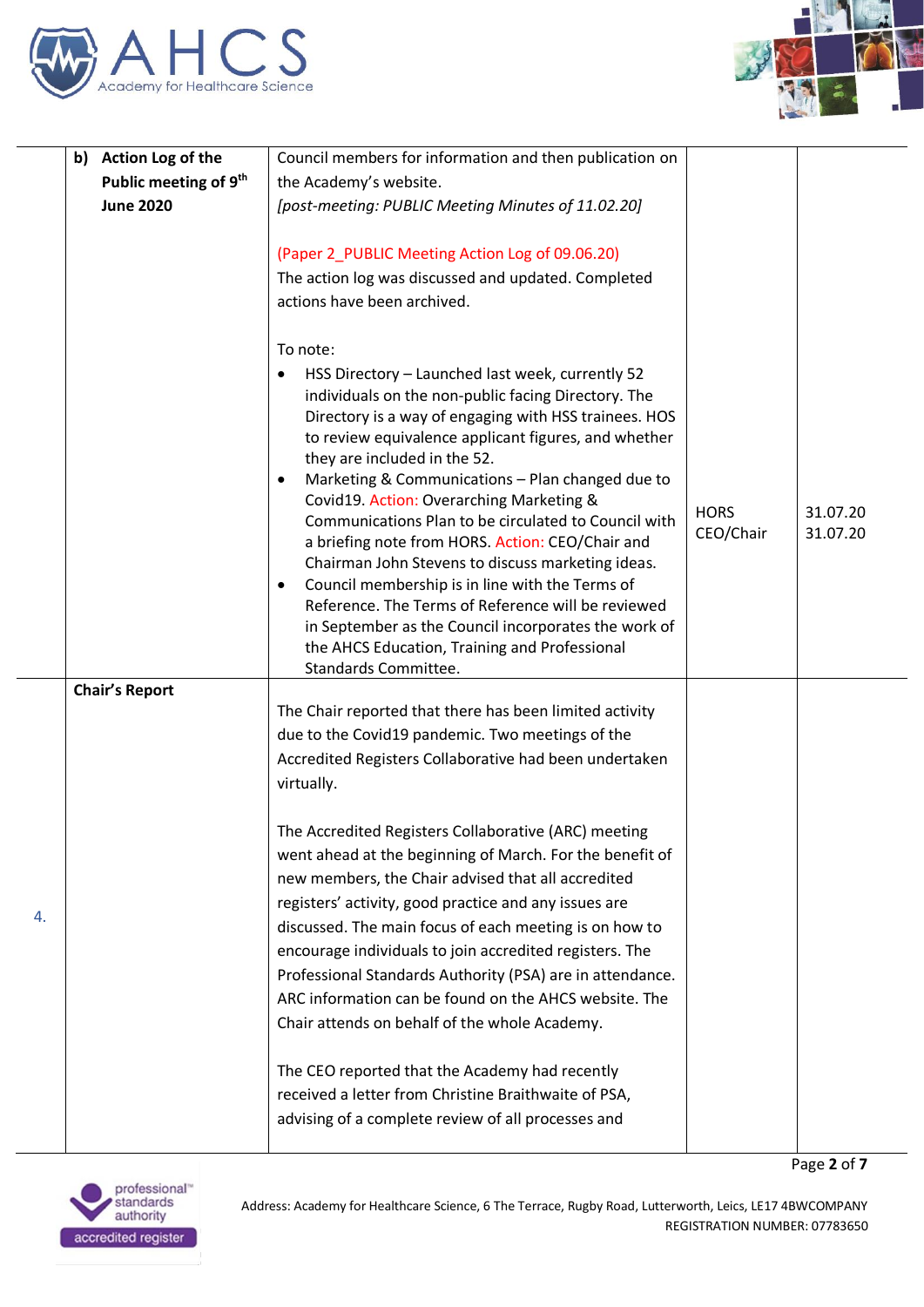



Page **3** of **7**

|    |                                                                                                                                                                                                                                                                                                                                  | finances. This is a review of the PSA, by the PSA and will                                                                                                                                                                                                                                                                                                                                                                                                                                                                                                                                                                                                                                                                                                                                                                                                                                                                                                                                                                                                                                                                                                                                                                                                                                                                                                                                                                                                                                                                                                                                                                                                                                           |     |          |
|----|----------------------------------------------------------------------------------------------------------------------------------------------------------------------------------------------------------------------------------------------------------------------------------------------------------------------------------|------------------------------------------------------------------------------------------------------------------------------------------------------------------------------------------------------------------------------------------------------------------------------------------------------------------------------------------------------------------------------------------------------------------------------------------------------------------------------------------------------------------------------------------------------------------------------------------------------------------------------------------------------------------------------------------------------------------------------------------------------------------------------------------------------------------------------------------------------------------------------------------------------------------------------------------------------------------------------------------------------------------------------------------------------------------------------------------------------------------------------------------------------------------------------------------------------------------------------------------------------------------------------------------------------------------------------------------------------------------------------------------------------------------------------------------------------------------------------------------------------------------------------------------------------------------------------------------------------------------------------------------------------------------------------------------------------|-----|----------|
|    |                                                                                                                                                                                                                                                                                                                                  | be the first of its kind that PSA have been through.                                                                                                                                                                                                                                                                                                                                                                                                                                                                                                                                                                                                                                                                                                                                                                                                                                                                                                                                                                                                                                                                                                                                                                                                                                                                                                                                                                                                                                                                                                                                                                                                                                                 |     |          |
|    |                                                                                                                                                                                                                                                                                                                                  | Action: The CEO will circulate the letter to Council                                                                                                                                                                                                                                                                                                                                                                                                                                                                                                                                                                                                                                                                                                                                                                                                                                                                                                                                                                                                                                                                                                                                                                                                                                                                                                                                                                                                                                                                                                                                                                                                                                                 |     | 30.06.20 |
|    |                                                                                                                                                                                                                                                                                                                                  | members for their information.                                                                                                                                                                                                                                                                                                                                                                                                                                                                                                                                                                                                                                                                                                                                                                                                                                                                                                                                                                                                                                                                                                                                                                                                                                                                                                                                                                                                                                                                                                                                                                                                                                                                       |     |          |
| 5. | Covid-19<br>a)<br><b>Academy Update</b><br>b)<br><b>Registration Matters</b><br>c)<br><b>GCRB Update</b><br>d)<br><b>GSP Update</b><br>e)<br><b>Shared Temporary</b><br>f)<br><b>Register work with</b><br>HEI's, RCCP, IPEM,<br><b>NSHCS and 4</b><br>countries<br><b>Healthcare Science</b><br>g)<br><b>Temporary Register</b> | Slides were presented to the Council by the CEO who<br>advised of recent activities of the Academy.<br>After submitting the annual review documentation to the<br>PSA at the end of October 2019, notification of the AHCS<br>reaccreditation was finally received on 28 <sup>th</sup> May. The CEO<br>expressed her thanks to all staff members involved.<br><b>Shared Temporary Register</b><br>The Head of Standards (HOS) advised that recruited<br>numbers so far are just over 30. Activity has picked up<br>again - Universities are beginning to put the students and<br>trainees back into placements.<br>Equivalence<br>HOS advised that there has been a steady increase in STP<br>equivalence numbers, as well as the other equivalence<br>areas. There has been interest from professional bodies<br>and groups on how best to work with the Academy to<br>provide support and guidance to individuals to make the<br>process easier, as well as how to increase numbers.<br><b>NSHCS</b><br>HOS and CEO met with the National School of Healthcare<br>Science (NSHCS) to discuss their activity in terms of<br>Practitioner and Scientific Training Programmes.<br><b>ETPSC</b><br>The role and structure of the Education, Training and<br>Professional Standards Committee is currently under<br>review, following approval of integration with the HCS<br>Registration Council by the Management Board in<br>autumn 2019.<br>Apprenticeships<br>The AHCS act as a Quality Assurance body on behalf of<br>the Institute for Apprenticeships and Technical Education<br>(IfATE). The Annual Review meeting will be held shortly<br>and a report produced which is sent back to IfATE. | CEO |          |
|    |                                                                                                                                                                                                                                                                                                                                  | The Chair questioned how the Academy would benefit<br>from the whole process.                                                                                                                                                                                                                                                                                                                                                                                                                                                                                                                                                                                                                                                                                                                                                                                                                                                                                                                                                                                                                                                                                                                                                                                                                                                                                                                                                                                                                                                                                                                                                                                                                        |     |          |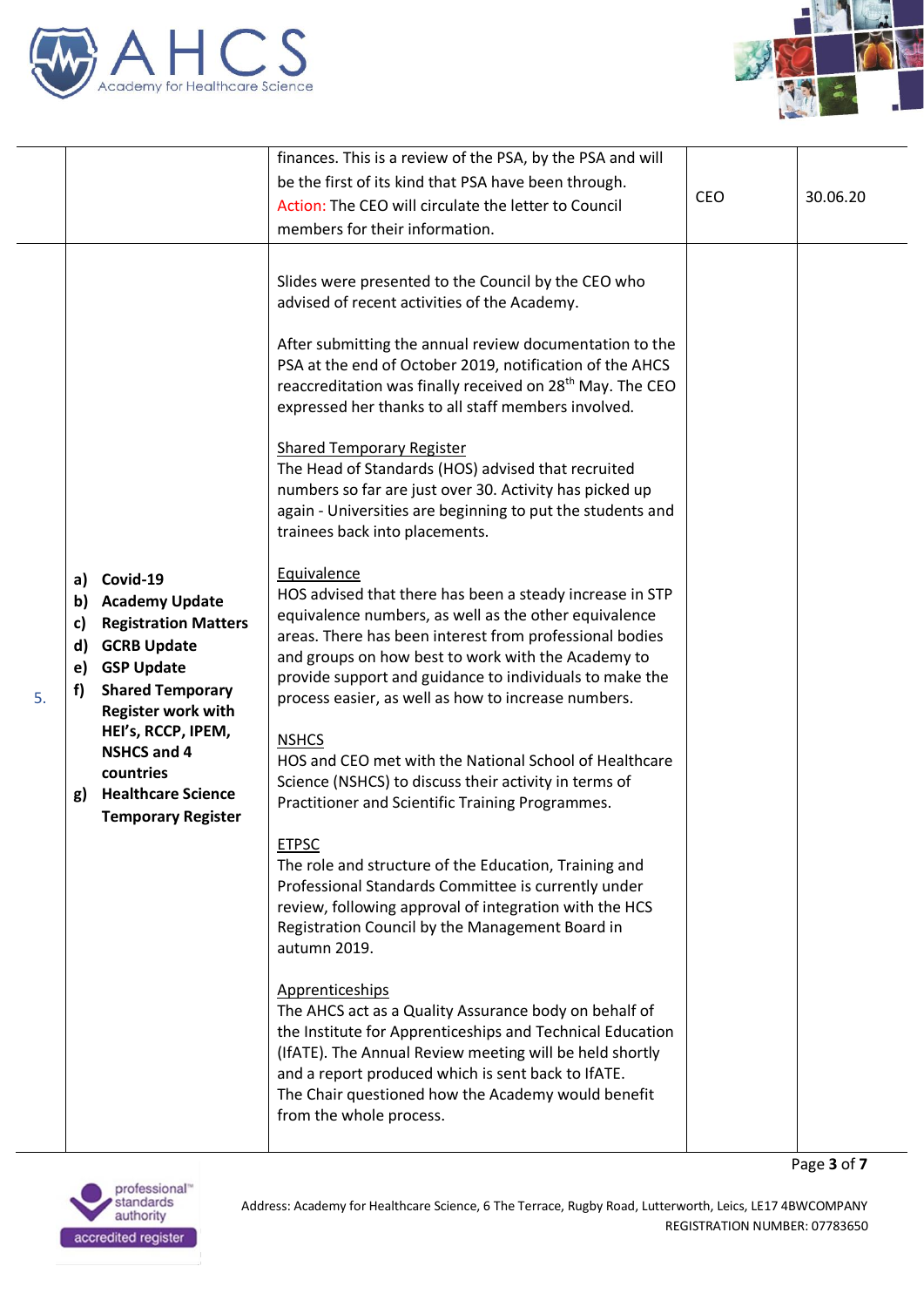



|    |    |                             | Action: HOS to put together a "learning thoughts" paper     | <b>HOS</b> | 31.07.20 |
|----|----|-----------------------------|-------------------------------------------------------------|------------|----------|
|    |    |                             | in relation to the AHCS' involvement with                   |            |          |
|    |    |                             | Apprenticeships.                                            |            |          |
|    |    |                             |                                                             |            |          |
|    |    |                             | Membership                                                  |            |          |
|    |    |                             | The CEO welcomed all new members to the Council and         |            |          |
|    |    |                             | offered support to those who would like updating on any     |            |          |
|    |    |                             | particular areas.                                           |            |          |
|    |    |                             |                                                             |            |          |
|    |    |                             | <b>Collaborative working</b>                                |            |          |
|    |    |                             | The CEO recently attended an NHS England/NHS                |            |          |
|    |    |                             | Improvement meeting that discussed the wellbeing of         |            |          |
|    |    |                             | the workforce. The AHCS were successful in their bid to     |            |          |
|    |    |                             | join a pilot with the Royal College of GPs and the Royal    |            |          |
|    |    |                             | College of Midwives that will send wellbeing and support    |            |          |
|    |    |                             | text messages to those that sign up. The registrants will   |            |          |
|    |    |                             | be emailed a link and can opt in if they wish to do so. The |            |          |
|    |    |                             |                                                             |            |          |
|    |    |                             | work starts on 15 <sup>th</sup> June. This is an eight-week |            |          |
|    |    |                             | programme with one text a week.                             |            |          |
|    |    |                             | The second piece of work will be 'Common Rooms' which       |            |          |
|    |    |                             | is essentially a virtual staff room where individuals can   |            |          |
|    |    |                             | join and gain support. Groups will include a Mental         |            |          |
|    |    |                             | Health first aider (Clinical Psychologist) and no more than |            |          |
|    |    |                             | 10 individuals can be present, all of whom are              |            |          |
|    |    |                             | anonymous. This will follow the text messages.              |            |          |
|    |    |                             | Both projects will be of great benefit for registrants and  |            |          |
|    |    |                             | show the Academy's support towards the mental               |            |          |
|    |    |                             | wellbeing of the Healthcare Science workforce. The          |            |          |
|    |    |                             | Council warmly welcomed this initiative.                    |            |          |
|    |    |                             | There are 10,000 individuals that the Academy will be       |            |          |
|    |    |                             | able to communicate with. This does not include Life        |            |          |
|    |    |                             | Science industry.                                           |            |          |
|    |    |                             |                                                             |            |          |
|    |    |                             | <b>Shared Temporary Register</b>                            |            |          |
|    |    |                             | The Council acknowledged how important it is to keep in     |            |          |
|    |    |                             | regular contact with individuals on the shared temporary    |            |          |
|    |    |                             | register once the immediate Covid19 crisis has settled.     |            |          |
|    |    |                             | There needs to be a smooth transition to full registration. |            |          |
|    |    |                             | The CEO advised that as per the original agreement, only    |            |          |
|    |    |                             | joint communication from all involved is permitted.         |            |          |
|    | a) | <b>Update on Work Plan</b>  | (Paper 3_Progress on Work Plan 2019-20                      |            |          |
|    |    | for (2019/2020)             | Paper 3a Work Plan 2020-21                                  |            |          |
|    |    |                             | Paper 4_Draft Annual Report Outline 2019-20)                |            |          |
| 6. | b) | <b>Draft Annual Report</b>  | <b>Update on Work Plan</b>                                  |            |          |
|    |    | <b>Registration Council</b> | The 2019-20 Work Plan has been updated since the last       |            |          |
|    |    | (2019/2020)                 | Council meeting.                                            |            |          |
|    |    |                             | The 2020-21 Work Plan is in draft format and includes       |            |          |
|    |    |                             | items that were delayed or outstanding. The HORS tabled     |            |          |

Page **4** of **7**

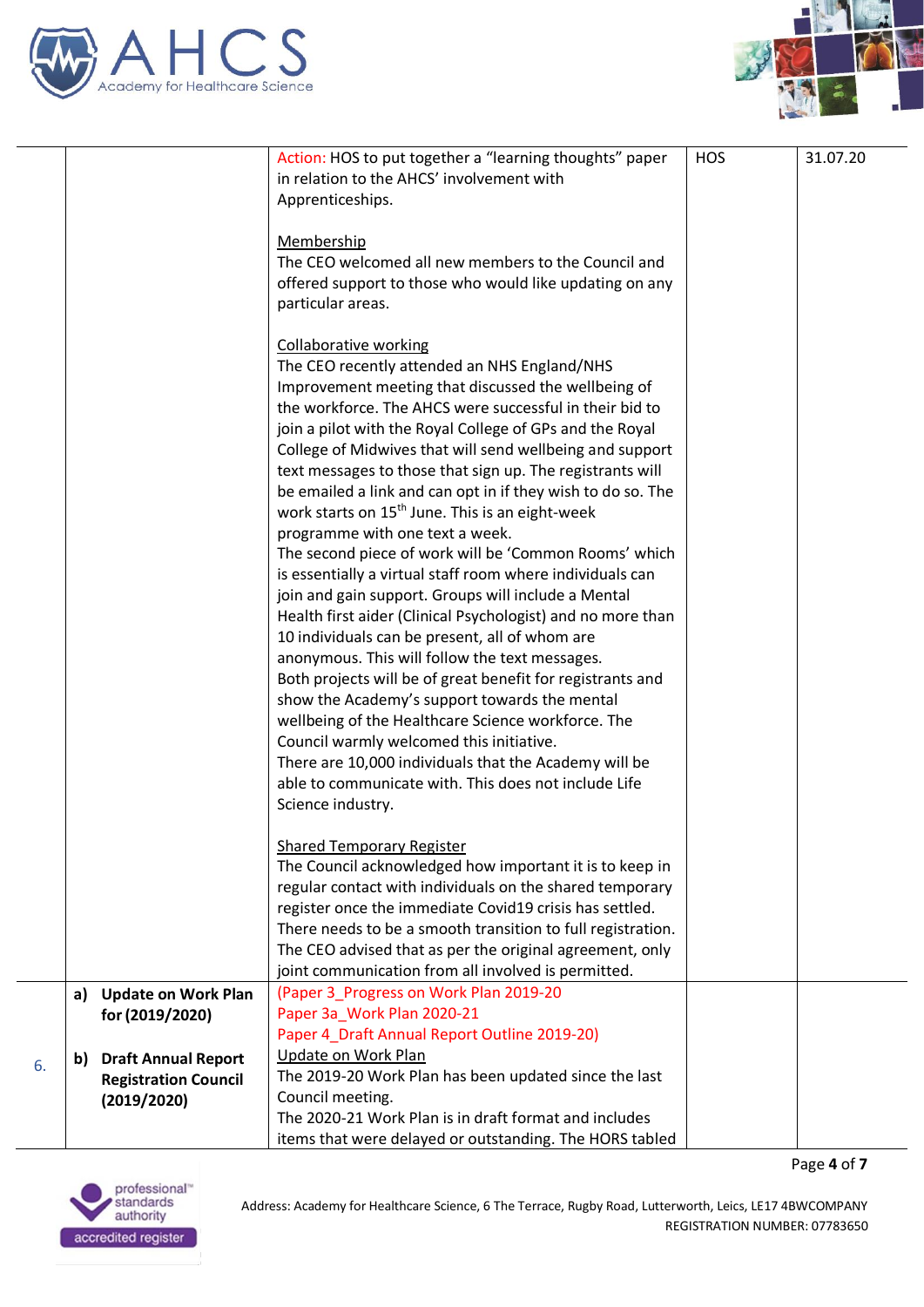



Page **5** of **7**

| a Gantt Chart that shows the activities included in the                                                                                                                                                                                                                                                                                                                                                                                                                                                                                                                                                                                                                                                                                                                                                                                                                                                                                                                                                                                                                                                                                                                                                                                                                                                                    |             |                       |
|----------------------------------------------------------------------------------------------------------------------------------------------------------------------------------------------------------------------------------------------------------------------------------------------------------------------------------------------------------------------------------------------------------------------------------------------------------------------------------------------------------------------------------------------------------------------------------------------------------------------------------------------------------------------------------------------------------------------------------------------------------------------------------------------------------------------------------------------------------------------------------------------------------------------------------------------------------------------------------------------------------------------------------------------------------------------------------------------------------------------------------------------------------------------------------------------------------------------------------------------------------------------------------------------------------------------------|-------------|-----------------------|
| work plan.<br>Section 5: 'Reconfirm proposals for working with patient<br>groups/organisations' - it is essential that we revisit this.<br>More progress needs to be made and there is a need to<br>re-think how best to move forward.<br>VT offered the services of the PIP group on the GCRB, and<br>BH advised of an e-based Patient and Public Involvement<br>group called 'Voice' based out of Newcastle, but national.<br>It is based in the National Innovation Centre for Ageing.<br>HORS is still in the process of producing flow charts to be<br>used on the website. The charts will help patients and the<br>public gain an understanding on how the complaints<br>process works. Actions: It was agreed that the HORS will<br>circulate the flowcharts to the PIP Group prior to the next<br>meeting to get feedback on clarity and usefulness. The<br>report and finalised flow charts will be presented to the<br>next Council at the next meeting.                                                                                                                                                                                                                                                                                                                                                        | <b>HORS</b> | 31.07.20/09.<br>09.20 |
| <b>Annual Report</b><br>BH questioned who the target audience is for the annual<br>report, noting that this would determine the structure<br>and content. The CEO advised that the annual report<br>relates to the Regulatory Framework and highlights<br>activities and meetings. The new report structure would<br>mean the Council has one section of a wider annual<br>report including reports from the Regulation Board and<br>LSI Council. It is also a marketing report that could be<br>used to help registrants, Professional Bodies and even<br>funding. The AHCS team will be reviewing the document<br>so that the next is a different structure from the last. One<br>of the main focusses will be raising the profile of the<br>Healthcare Science workforce.<br>Action: Council members are asked to send CEO key<br>points and feedback on how best to improve and<br>structure the document.<br>The group agreed that it would be useful to include<br>content such as:<br>'Why I am on the register'<br>'Why should I join the register?'<br>$\bullet$<br>A mix of the 23 points of good regulation with what is<br>$\bullet$<br>the value in being registered<br>Paragraphs from PPI as to why they value the register<br>٠<br>The above are also good focus points for general<br>marketing material. | Council     | 31.07.20              |

professional<sup>\*</sup><br>standards<br>authority accredited register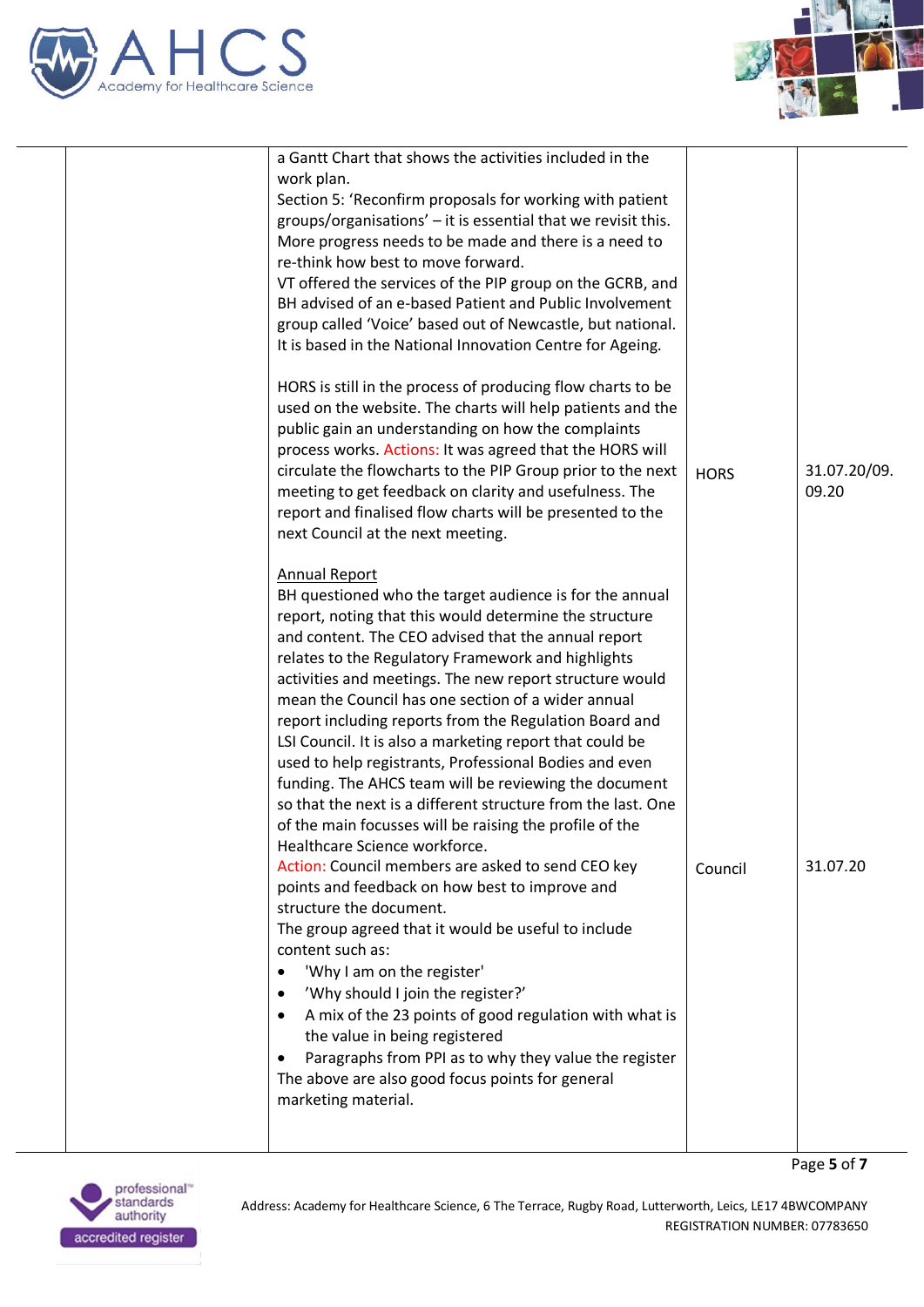



|    |                           | <b>Continuing Professional Development</b><br>The Council have previously discussed the issue of CPD<br>and agreed that the whole process will be reviewed to<br>change to better reflect 'revalidation'.<br>It was agreed that self-reflection and learning from the<br>Covid19 pandemic would be more appropriate for the<br>next audit. LW suggested a reflexive piece of prose with<br>learnt lessons/new direction or one learning cycle that is<br>reflective in nature. The Council agreed that the<br>pandemic has been a huge learning experience for all                  |                                         |                      |
|----|---------------------------|-------------------------------------------------------------------------------------------------------------------------------------------------------------------------------------------------------------------------------------------------------------------------------------------------------------------------------------------------------------------------------------------------------------------------------------------------------------------------------------------------------------------------------------------------------------------------------------|-----------------------------------------|----------------------|
|    |                           | practitioners.<br>VT advised that GCRB have not yet been flexible with<br>their CPD process, on the basis that Covid19 has only<br>come about over the last few months. The audit is for<br>10% of registrants and any extenuating circumstances<br>would be considered. There have been no issues or<br>complaints currently.<br>The Council suggested: Q1 - Paused, Q2 - Reviewed, Q3<br>- Resumed with new process in place.                                                                                                                                                     |                                         |                      |
|    |                           | Action: HORS to amend work plan to show the<br>amendments following Covid19.<br>Action: SB/VT/LW agreed to contribute to a virtual group<br>to discuss and plan CPD going forward. HORS to organise.                                                                                                                                                                                                                                                                                                                                                                                | <b>HORS</b><br>SB/VT/LW/H<br><b>ORS</b> | 31.07.20<br>28.08.20 |
|    |                           | <b>Marketing</b><br>The CEO touched on the need for a new marketing<br>strategy. In previous years, the AHCS have hosted stands<br>at conferences and events that has had limited success.<br>Going forward, there needs to be more personal contact<br>with Universities and Professional Bodies - which can be<br>resource intensive. Priorities need to be highlighted,<br>taking into consideration affordability and impact.<br>SB stressed the importance of a change in marketing to<br>ensure no registrants are lost. The Council agreed that<br>marketing is now crucial. |                                         |                      |
|    |                           | Action: The AHCS will be arranging a virtual workshop<br>(mid-July) to discuss the Academy's marketing. Council<br>members are encouraged to join, with CEO/HORS and CA<br>from the AHCS team and potentially some Regulation<br>Board members. CA to organise.                                                                                                                                                                                                                                                                                                                     | AHCS/CA                                 | 13.07.20             |
|    |                           | Steve Harris - a former member of Council and a long<br>term positive and insightful contributor to the Academy's<br>work has died after a long illness. He will be sadly missed.                                                                                                                                                                                                                                                                                                                                                                                                   |                                         |                      |
| 7. | <b>Any Other Business</b> | <b>IMI Membership</b><br>September's Council meeting will be the last for Simon<br>Brown. There is an individual in line to succeed him, who<br>will attend in September with SB if successful.                                                                                                                                                                                                                                                                                                                                                                                     |                                         |                      |